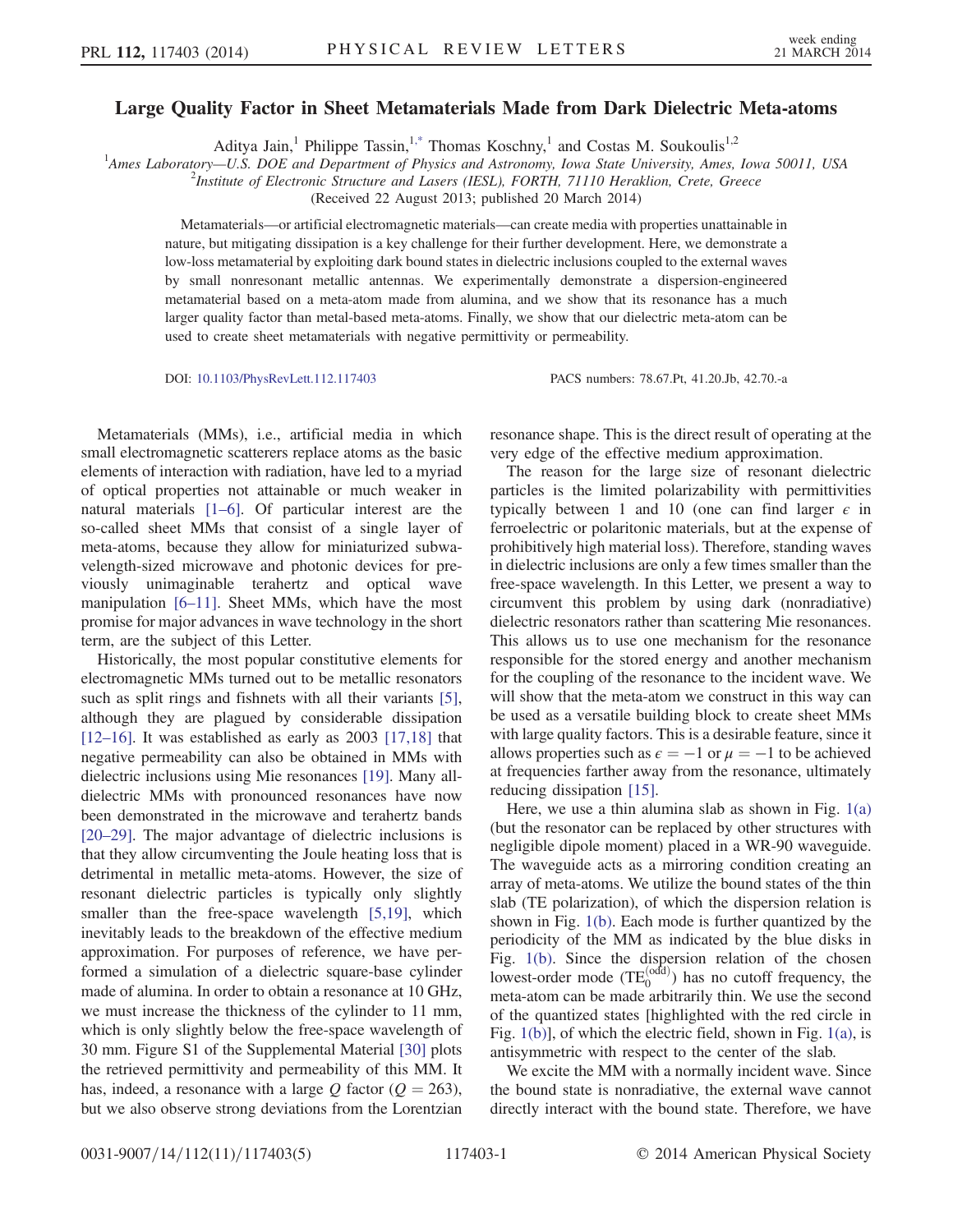<span id="page-1-0"></span>

FIG. 1 (color online). (a) The dielectric meta-atom is an alumina slab of thickness  $t = 1.016$  mm and its size is  $a = 22.86$  mm and  $b = 10.16$  mm. The color plot on the floor of the waveguide and the arrow plot represent the electric field distribution  $E<sub>v</sub>$  of the second quantized state [red circle in Fig. [1\(b\)](#page-1-0)]. (b) The red lines constitute the dispersion diagram. The vertical blue lines indicate the quantization of the eigenmodes. The blue dots are the quantized eigenstates of the meta-atom shown in (a), and we work with the second quantized state (red circle) throughout this work. The inset is a zoom out showing higher-order modes.

added small antennas acting as secondary scatterers that couple the incident wave to the bound state of the metaatom. Here, we have used metallic cut wires, but the actual shape or material of the secondary scatterers is less important as long as they provide a way to exchange energy between the external wave and the bound state. Figure [2\(a\)](#page-1-1) plots the electric field distribution of the cut wire. The effective permittivity generated by a 6.0-mmlong cut wire is shown in Fig. [2\(b\).](#page-1-1) It has a resonance at 11.4 GHz with a quality factor  $Q_{\text{wire}} = 36$ . The centered cut wire is of course a conventional metallic meta-atom, so we can use this value as a reference further on. Because of its mirror symmetry, the cut-wire's eigenfields have zero overlap with the antisymmetric bound state of the dielectric slab if the cut wire is centered. If we move the cut wire along the x direction, energy exchange can take place in a controlled way.

First, we have studied the dielectric meta-atom with a cut wire displaced over 2 mm horizontally. The cut wire is now 5 mm long so that the electric dipole resonance of the wire on substrate is at 12.2 GHz, i.e., far from the frequency of interest (see Fig. S2 of the Supplemental Material [\[30\]](#page-4-8) for a wideband spectrum from which it is clear that the cut-wire resonance is well separated) and can be ignored for the rest of the discussion. Figure [3](#page-2-0) plots the effective permittivity and the absorbance obtained from simulations (experimental results shown in Fig. S3 are in good agreement, Supplemental Material [\[30\]](#page-4-8)). We observe a very strong Lorentzian-shaped resonance (i.e., with no periodicity artifacts, indicating that the meta-atom is sufficiently subwavelength) with a bandwidth of 33 MHz or an inverse relative bandwidth of  $f_0/\Delta f = 296$ . This resonance is not the cut-wire resonance, but it is the dark mode in the dielectric slab coupled to the incident wave by the nonresonant cut-wire antenna. This result demonstrates

<span id="page-1-1"></span>

FIG. 2 (color online). The cut wire as secondary scatterer. (a) A cut wire placed on top of the dielectric slab acts as a secondary scatterer to couple the external wave to the nonradiative eigenstate of the dielectric meta-atom. The color plot shows the electric field  $(E_v)$  of the electric dipole resonance, and the arrows show the dipole fields in the vertical plane. (b) Effective permittivity and absorbance of a 6.0-mm-long cut wire. The resonance is the electric dipole resonance of the cut wire.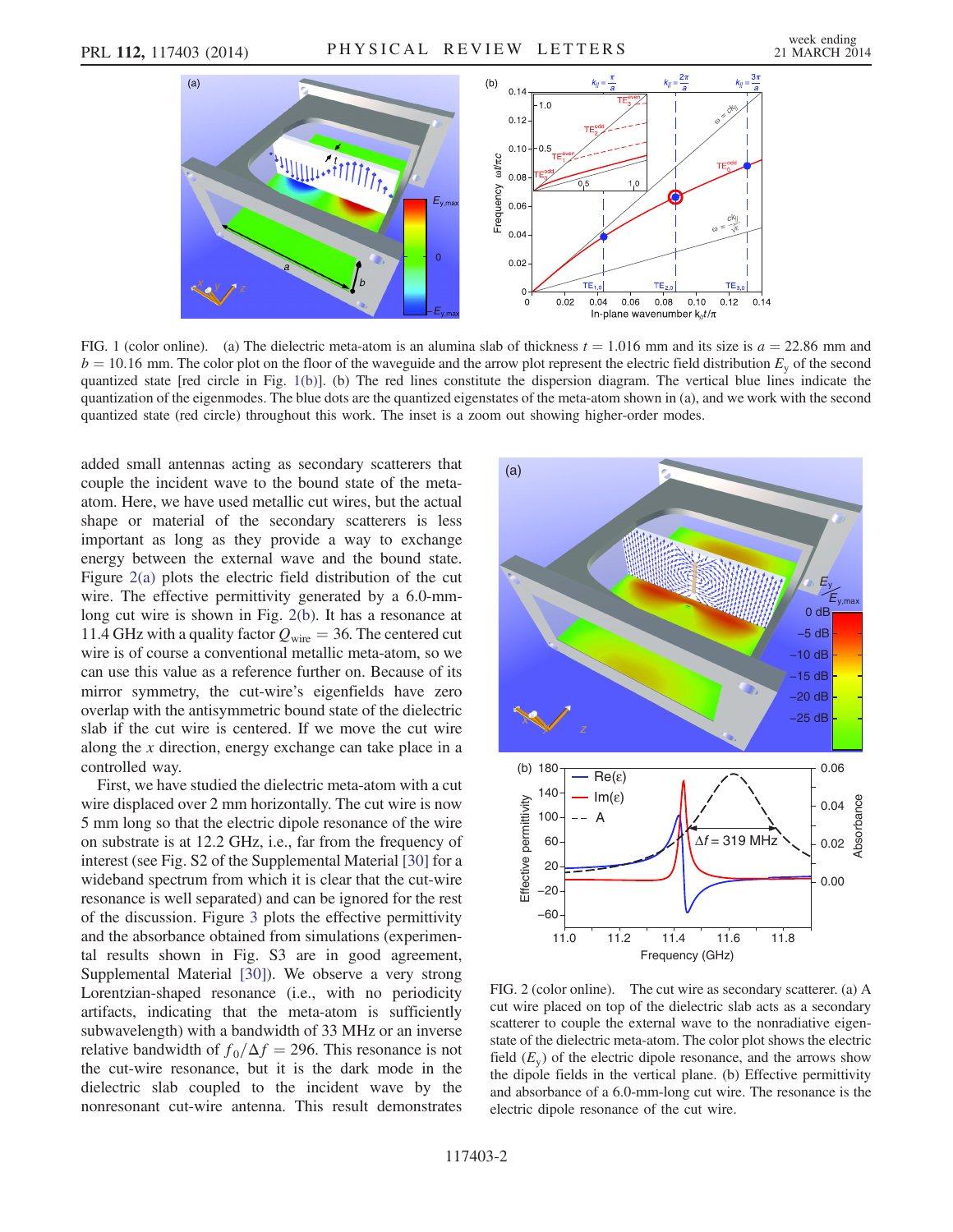<span id="page-2-0"></span>

FIG. 3 (color online). Effective permittivity of a MM consisting of the dielectric meta-atom and a 5.0-mm-long wire as secondary scatterer displaced over 2 mm from the center. The high-quality resonance of the dielectric meta-atom generates a negativepermittivity resonance with a bandwidth of  $f = 33$  MHz and an inverse relative bandwidth of  $f_0/\Delta f = 296$ . This resonance is due to the dark mode in the dielectric slab and not the cut-wire resonance that is at 12.2 GHz.

that our dielectric meta-atom can produce effective materials with negative permittivity and high-quality resonances. The quality factor is so large because of the large amount of electromagnetic energy that can be stored in the dielectric. Because we are operating far from the wire's own resonance, the current in the wire is out of phase with the electric field, resulting in strongly reduced Ohmic losses in the wire.

To confirm the value of the quality factor, we have fabricated the MM, consisting of the dielectric meta-atom and the cut-wire antenna (Supplemental Material [\[30\]\)](#page-4-8). The dielectric resonator was made from a 1.016-mm-thick alumina substrate, and the secondary scatterer was made from copper (Cu). To facilitate the determination of the quality factor of the nonradiative eigenmode, both resonators were now designed to have their resonances at the same frequency (10.19 GHz). Figures  $4(a)$ — $4(c)$  plot the resulting transmittance, absorbance, and group delay spectra for several values of the coupling strength between the dielectric meta-atom and the secondary scatterer. When the cut wire is centered ( $c = 0$ , black lines), the bound state in the dielectric slab cannot be excited. The flat (slowly increasing) background in the transmittance spectra is due to the cut-wire antenna. When we gradually increase the coupling  $c$ , a narrow spectral feature emerges at 10.19 GHz. In the absorbance, a sharp peak develops and reaches a maximum amplitude for  $c = 80 \mu$ mm. The inverse relative bandwidth of the absorption feature at  $c = 80 \mu \text{mm}$  equals  $f_0/\Delta f = 902$ , which is again an indication of the high quality factor of the dielectric resonator (compare with the quality factor  $Q_{\text{wire}} = 36$  of the conventional cut-wire resonator discussed above). We also observe a large group delay of 11 ns [see Fig.  $4(c)$ ] this amounts to a slowdown of electromagnetic radiation by a factor of 3248 with respect to free-space propagation, providing further evidence that electromagnetic energy gets trapped in a high-quality electromagnetic resonator.

The relative linewidth of the spectral feature does not give us the quality factor directly because of the interaction between the cut wire and the dielectric meta-atom [\[31\]](#page-4-10). However, using an appropriate two-resonator model [\[15,32\]](#page-4-9), we can extract the quality factor from the transmittance T, the group delay  $\tau_{g}$ , and the resonance frequency  $f_0$ :  $Q_{exp} = \pi f_0 \tau_g/[T(1 - T)] = 1728$ . This experimental result was verified by an eigenmode simulation of the dielectric meta-atom. The results are shown in Figs. S4(d) —S4(f) (see the Supplemental Material [\[30\]](#page-4-8)), and excellent agreement with the experimental spectra is obtained. An eigenmode analysis of the dielectric meta-atom without the wire then revealed the quality factor to be  $Q_{\text{sim}} = 1727$ . This is significantly higher than what can be obtained with metallic meta-atoms (e.g., the quality factor of the cut wire itself is  $Q_{\text{wire}} \approx 36$ ). From the simulations, we deduce that the  $Q$  factor is limited in our experiment by (i) dissipative loss in the alumina slab (loss tangent) and (ii) Ohmic loss due to the finite conductivity of the WR-90 waveguide.

A change in interaction strength between the dielectric meta-atom and the secondary scatterer results in a trade-off between the group delay and absorption level (see the curve  $L = 7.79$  mm in Fig. [5\)](#page-3-0). Until now, we have chosen the maximum-absorption frequency of the cut wire equal to the maximum-absorption frequency of the dielectric metaatom, but this is not necessary. We have determined the absorbance for cut wires with different lengths (effectively moving the resonance frequency of the cut-wire antenna), and we find that the group delay can be further increased by reducing the length of the cut wire. For example, with a

<span id="page-2-1"></span>

FIG. 4 (color online). Transmittance (a), absorbance (b), and group delay (c) of the MM with the dielectric meta-atom and a 7.79-mmlong cut wire, obtained from experiment. The MM exhibits a very narrow spectral feature indicative of a strong resonance.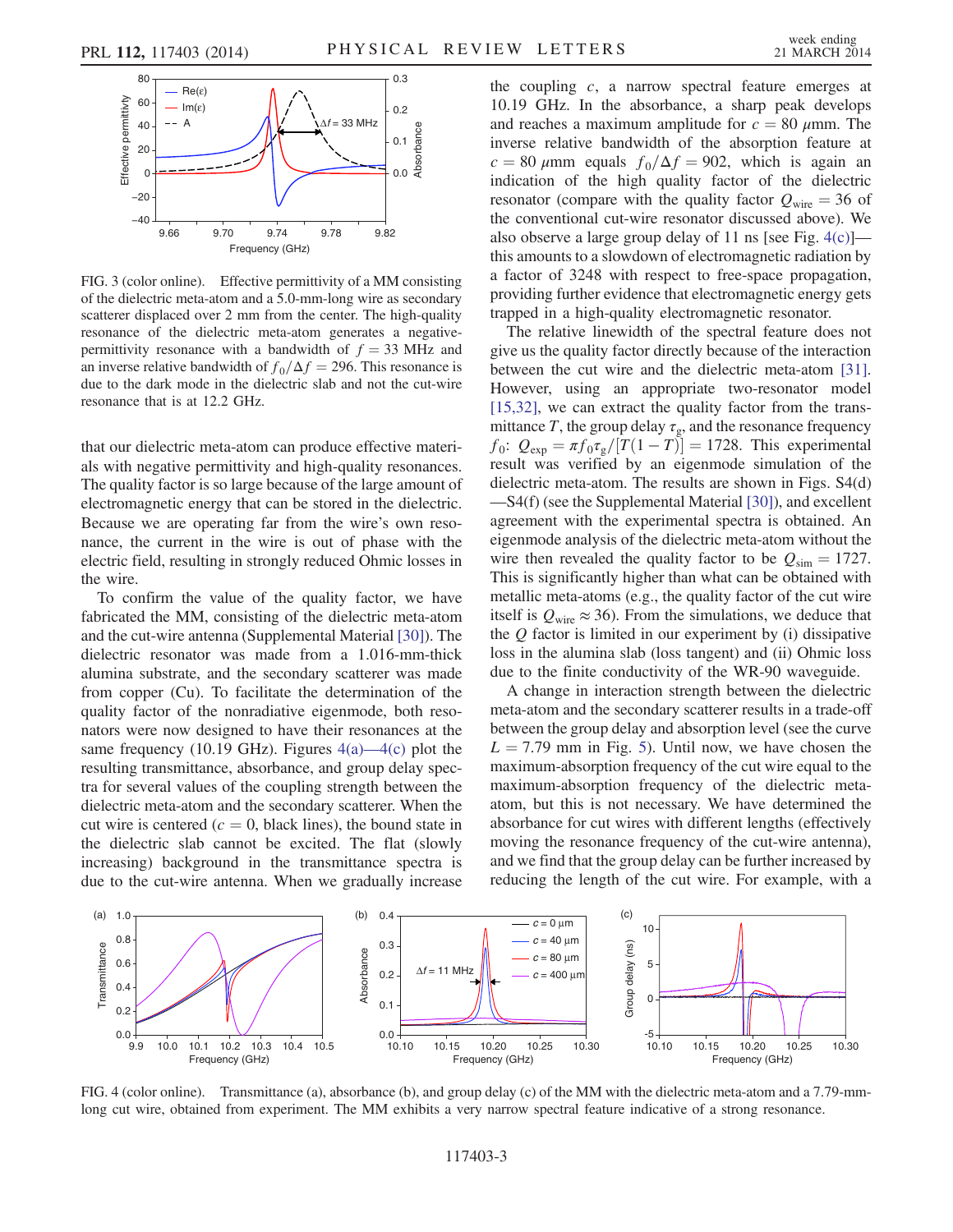<span id="page-3-0"></span>

FIG. 5 (color online). Absorbance vs group delay of the MM when the length of the cut-wire antenna is changed from  $L =$ 7.79 mm to 7.29 mm (this effectively moves the resonance frequency of the secondary scatterer to higher frequency).

7.29-mm-long wire antenna, we can achieve a group delay of 28 ns at an equal absorption level of 38%. Experimental results for the MM with the shortest cut wire, provided in Fig. S5 (Supplemental Material [\[30\]](#page-4-8)), confirm these findings. This last result is very interesting because it clearly demonstrates that the secondary scatterer needs only to provide a coupling mechanism between the dielectric metaatom and the external waves, but it need not be resonant itself. This can be used to our advantage because it provides a way to reduce resonant losses in the (metallic) secondary scatterer.

Since the bound state of the dielectric meta-atom is nonradiative, it cannot directly create large dipole moments that can reradiate into propagating waves. However, we can add nanostructures with a dipole moment as the secondary scatterers, similar to how negative permeability can be achieved by coupling to surface plasmon polaritons on a metal interface [\[33\]](#page-4-11). In Fig. [6\(a\),](#page-3-1) we show another MM in which the dielectric meta-atom is now decorated by a cutwire pair across the dielectric slab. The wire pair itself has a magnetic resonance at 11.6 GHz, i.e., far from the dark mode. When the cut-wire pair is coupled to the bound state, we can achieve a magnetic dipole while at the same time avoiding the large resonant loss of the metallic structure. The retrieved permeability shown in Fig. [6\(b\)](#page-3-1) demonstrates that we can indeed achieve negative permeability in this way. We observe a very sharp resonance indicating a very large quality factor  $(f_0/\Delta f = 623)$ . Our experiments (results shown in Fig. S7) again confirm these findings (Supplemental Material [\[30\]\)](#page-4-8). We emphasize once more that this resonance is the dark mode in the dielectric inclusion.

Our study shows that bound states in dielectric structures can be used as constituents of resonant MMs by coupling them to the incident waves by small nonresonant antennas. This mechanism provides for much larger quality factors than metallic meta-atoms. Because the dielectric particle does not need a dipole moment of its own, the meta-atoms can be made very thin. As a result, the sheet MMs we have

<span id="page-3-1"></span>

FIG. 6 (color online). (a) A magnetic MM obtained by using a 5.5-mm-long cut-wire pair as secondary scatterer. The red arrows plot the magnetic field showing that the currents in the wires flow in opposite directions, and the surface plot on the back plots the electric field  $(E_v)$  in the center of the slab showing that the bound state is excited. (b) Effective permeability.

presented here are perfectly homogenizable (no visible periodicity artifacts in the effective constitutive parameters), unlike Mie-resonance MMs that suffer from strong periodicity effects (compare the perfectly Lorentzian shapes in Figs. [3](#page-2-0), [4,](#page-2-1) and [6](#page-3-1) with the obvious deviations from the Lorentzian shape in Fig. S1 of the Supplemental Material [\[30\]\)](#page-4-8).

The design strategy demonstrated here is also very versatile. Here, we have shown a slow-light MM and a negative- $\mu$  MM, but one could likewise design, e.g., a MM with strong dichroism or optical activity by using a chiral scatterer or MMs with nonlinear functionality by using a nonlinear scatterer. In this way, the dielectric meta-atom offers a universal design framework in which we can modify the response of the MM by a well-chosen nonresonant secondary scatterer, while at the same time the response is dramatically enhanced by the strong, low-loss resonance of the dielectric meta-atom. The proposed dielectric MMs will also be interesting for, amongst others,